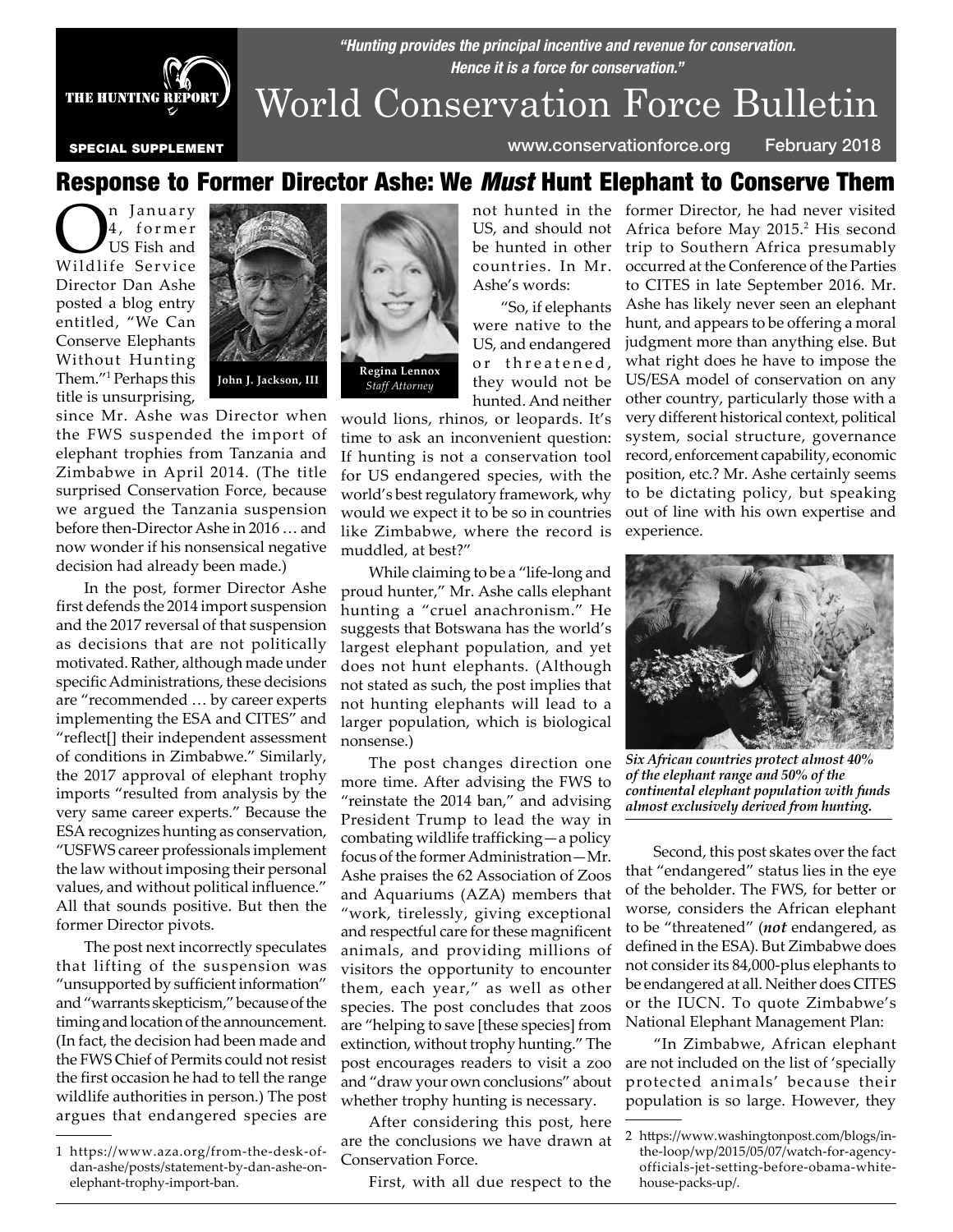### World Conservation Force Bulletin

are listed on the 'Schedule of Animals with High Economic Value.'"

The elephant population in Zimbabwe is *double* the carrying capacity of the country's habitat. By itself, the population of Hwange National Park is almost four times the size of all elephant populations in West Africa put together—45,846 compared to 11,489, according to the 2016 African Elephant Status Report. The population of Hwange is almost double the size of the observed elephant populations (without guesses) in Central Africa—45,846 compared to 24,119. The population of Hwange, *by itself*, is double the size of Kenya's elephant population—45,846 compared to 22,809. Put simply, Mr. Ashe, elephant are not "at risk of extinction" in Zimbabwe. And the approximately 200 older, bull elephant hunted there

on Zimbabwe's large and basically stable population.

Third, we do not believe that the former Director can defend the 2014 suspension of elephant trophy imports from Zimbabwe (or Tanzania, for that matter). The suspension was based on dubious science, and it seems like Mr. Ashe may be defending the decision as "not political" to cover his own actions.

The April 17, 2014

enhancement finding—all six pages of it—claimed to lack information about elephant management in Zimbabwe. The negative conclusion was based on this lack, as well as a "reduction" in Zimbabwe's elephant population between 2007 and 2013; "widely publicized" poaching incidents including the poisoning of 300 elephants in Hwange National Park; and the conclusions of the "2013 Panel of Experts" with respect to Zimbabwe's CAMPFIRE Program.

However, the "reduction" in Zimbabwe's elephant population was based on the FWS' gross misreading of the African Elephant Specialist Group's database, not any real decline. A Freedom of Information Act response suggested the "widely publicized" and incorrect reports of 300 elephants being poisoned

all came from one, anti-hunting source. The "2013 CITES Panel of Experts" never existed, and the negative enhancement finding's commentary on CAMPFIRE was actually cribbed from the *positive* 1997 enhancement finding almost verbatim.

each year have zero biological impact if the FWS had further questions, before At the end of the day, the April 2014 suspension was based on misinformation and mistake, and those errors were compounded in the July 2014 and March 2015 negative enhancement findings. Perhaps there was no political motivation in suspending imports. But that does not explain why the FWS did not reach out to Tanzania or Zimbabwe before imposing the suspension, particularly if the FWS lacked information on Zimbabwe's elephant management program. It does not explain why the FWS did not follow-up with Zimbabwe

> confirming the negative finding in July 2014 and March 2015. And it does not explain why the FWS did not update the March 2015 finding until this year. Although defending the "integrity" of the FWS' process, former Director Ashe's post actually raises questions.

Fourth, and most importantly, the suggestion that elephant and other listed species do better where they are not hunted,

like Botswana (of all places), does not hold up when you look at the data. To be precise, there is still hunting on private concessions in Botswana. Moreover, hunting on national and communal lands has been suspended for only a few years. Until 2014, regulated hunting played an important part in Botswana's wildlife management, especially for rural communities. Botswana's communities have petitioned the government to reopen hunting because of their lost benefits and revenues.<sup>3</sup> A recent study confirmed the communities' concerns and concluded that the country and the communities have lost revenues, jobs, much-needed social services, and more,



# World Conservation Force Bulletin

EDITOR/WRITER John J. Jackson, III

> PUBLISHER Barbara Crown

Copyright ©2018 by UnivOps Holdings, ISSN 1052-4746. This bulletin on hunting-related conservation matters is published periodically free of charge for subscribers to The Hunting Report, 12182 SW 128 Street, Miami, FL 33186. All material contained herein is provided by famed wildlife and hunting attorney John J. Jackson, III with whom The Hunting Report has formed a strategic alliance. The purpose of the alliance is to educate the hunting community as well as pro-advocacy of hunting rights opportunities. More broadly, the alliance will also seek to open up new hunting opportunities worldwide and ward off attacks on currently available opportunities. For more information on Conservation Force and/or the services available through Jackson's alliance with The Hunting Report, write:

Conservation Force 3240 South I-10 Service Road West, Suite 200 Metairie, LA 70001 Tel. 504-837-1233 Fax 504-837-1145 www.ConservationForce.org

For reprints of this bulletin or permission to reproduce it and to inquire about other publishing-related matters, write:

The Hunting Report 12182 SW 128 Street Miami, FL 33186 Tel. 1-800-272-5656 Fax 305-253-5532





www.fauna-flora.org



www.hornady.com



ripcordtravelprotection.com®

*The leaders in their fields.*



*Dan Ashe at the IUCN World Congress (WCC),* 

<sup>3</sup> For example: http://www.tourismupdate. co.za/article/109878/Botswana-Communities-to-lobby-for-exemptions-tohunting-ban.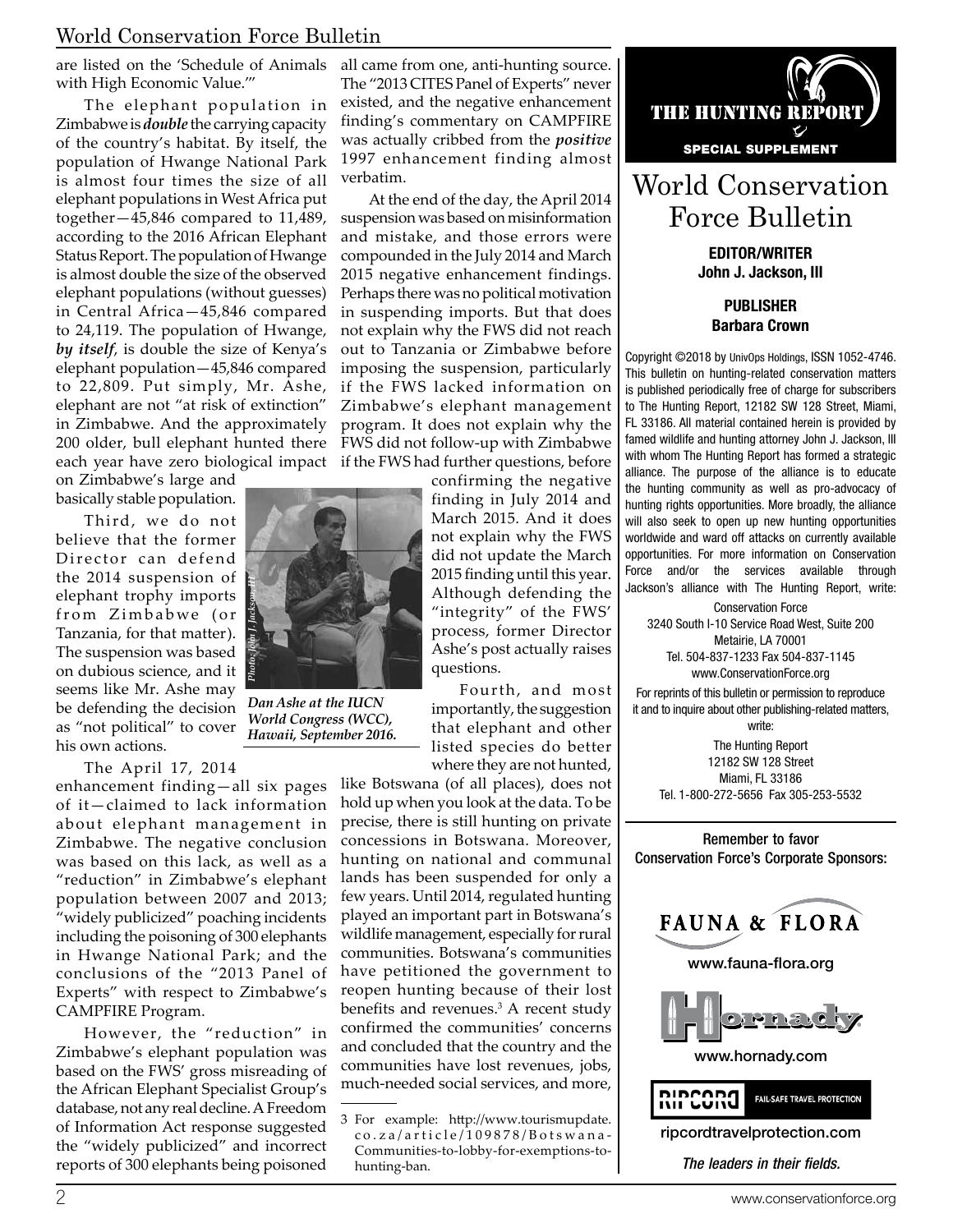resulting in increased poaching and negative attitudes towards wildlife.4 Botswana is a poor ambassador for Mr. Ashe's argument.

Putting Botswana aside, there is a clear correlation between a wildlife management policy that incorporates regulated hunting, and a larger and more stable elephant population. According to the 2016 African Elephant Status Report, five Southern African countries (Mozambique, Namibia, South Africa, Zambia and Zimbabwe) protected almost 25% of the total continental range and almost 40% of the total continental population. Add Tanzania, and those six countries protect almost 40% of the range and 50% of the continental population. Those six countries rely extensively on regulated hunting to generate conservation incentives. Just looking at the numbers, that reliance has paid off—without negative biological consequence.

Read any IUCN *Red List* assessment of a Big Five species. The lion? Doing better in Southern Africa, particularly Namibia, South Africa, and Zimbabwe. The leopard? "Healthiest" populations in Southern Africa. The rhino? Despite the threat of poaching, white rhino populations have grown and remained stable, and black rhino populations have continued to increase. No matter what Mr. Ashe or animal rights organizations argue, these numbers and trends speak for themselves. Regulated hunting enables and incentivizes the protection of habitat, especially outside national parks, which are dwarfed by the hunting areas. This expansion benefits species like elephant and lion, which like to spread out.

Regulated hunting generates management revenue. Trophy fees in Zimbabwe exceeded \$10.7 million in 2014, *despite* the elephant trophy import suspension. That revenue pays for Zimbabwe's Parks and Wildlife Management Authority to conduct antipoaching patrols in the national parks,

and for private operators to staff antipoaching teams for the Safari Areas. The involvement of private patrols reduces the financial and human power burden on ZPWMA. Regulated hunting revenue pays for 40 highly-trained anti-poaching scouts in Savé Valley Conservancy, protecting the conservancy's black rhino population, elephant, lion and other species. Regulated hunting revenue pays for the building of classrooms, electrification of clinics, digging of boreholes and other infrastructure projects in CAMPFIRE Areas around the country. Approximately 800,000 households benefit directly or indirectly (through the provision of social services) from hunting fees.

To take another example: regulated hunting has all but saved the markhor in Pakistan and Tajikistan. If these markhor were not hunted by wellpaying tourists, they might not exist. They certainly would not be increasing to the point of being downlisted on the IUCN *Red List* (see also our prior bulletin articles noted below).<sup>5</sup> The incentives created by regulated hunting have secured habitat, minimized poaching, and benefitted those who live with the markhor. Straight-horned markhor are now listed as threatened; flare-horned markhor are not listed under the ESA, presumably because no group has ever been motivated to file a petition. Does the listing status make any difference for the people of Pakistan and Tajikistan, or the markhor in those countries? In

former Director Ashe's words, "draw your own conclusion."

Put simply, the revenue from regulated hunting is *essential* to the success of wildlife management in Zimbabwe. There is no replacement. If it goes away, so do the safari areas, CAMPFIRE areas, and conservancies. Zimbabwe ends up like Kenya, with fewer protected areas and fewer elephant. Is that really what the former Director wants?

Maybe so. As the head of

the AZA, his job is to defend fenced enclosures where at-risk species live. That definition could encompass an elephant exhibit at the zoo—or a national park in some African countries. But regulated hunting, particularly in countries like Zimbabwe, Zambia and Tanzania, takes the opposite tack. Those countries exemplify the proposition that if additional habitat is available, greater wildlife populations will follow. And that seems to be the case. Perhaps Mr. Ashe would prefer to see no hunting … and fewer elephants. No hunting … and wildlife relegated to parks (and zoos). However, we stand with the countries that prefer to see wildlife in the wild. Regulated hunting provides the necessary economic justification for communal and private land to have wildlife, and for governments to set aside and protect safari areas. Therefore, we will defend it before the FWS, the courts, the public and wherever else.

And finally, the Congressional authors of the ESA and FWS "expert" regulators treat foreign listed species differently than Mr. Ashe suggests for sound reason. The ESA does not provide the array of recovery tools and benefits for foreign species that it does for domestic species. Listing of foreign species all too often has a net negative effect and hobbles the authorities responsible. The post's comparison with how domestic species are affected is fundamentally flawed.

#### PHOTO OF THE MONTH



<sup>4</sup> Joseph E. Mbaiwa (2017): Effects of the safari hunting tourism ban on rural livelihoods and wildlife conservation in Northern Botswana, South African Geographical Journal, DOI: 10.1080/03736245.2017.1299639; see also https://www.nytimes.com/2015/09/13/ world/a-hunting-ban-saps-a-villageslivelihood.html.

<sup>5</sup> February 2016, October 2016, November 2014, http://www. huntingreport.com/conservation\_force.cfm.